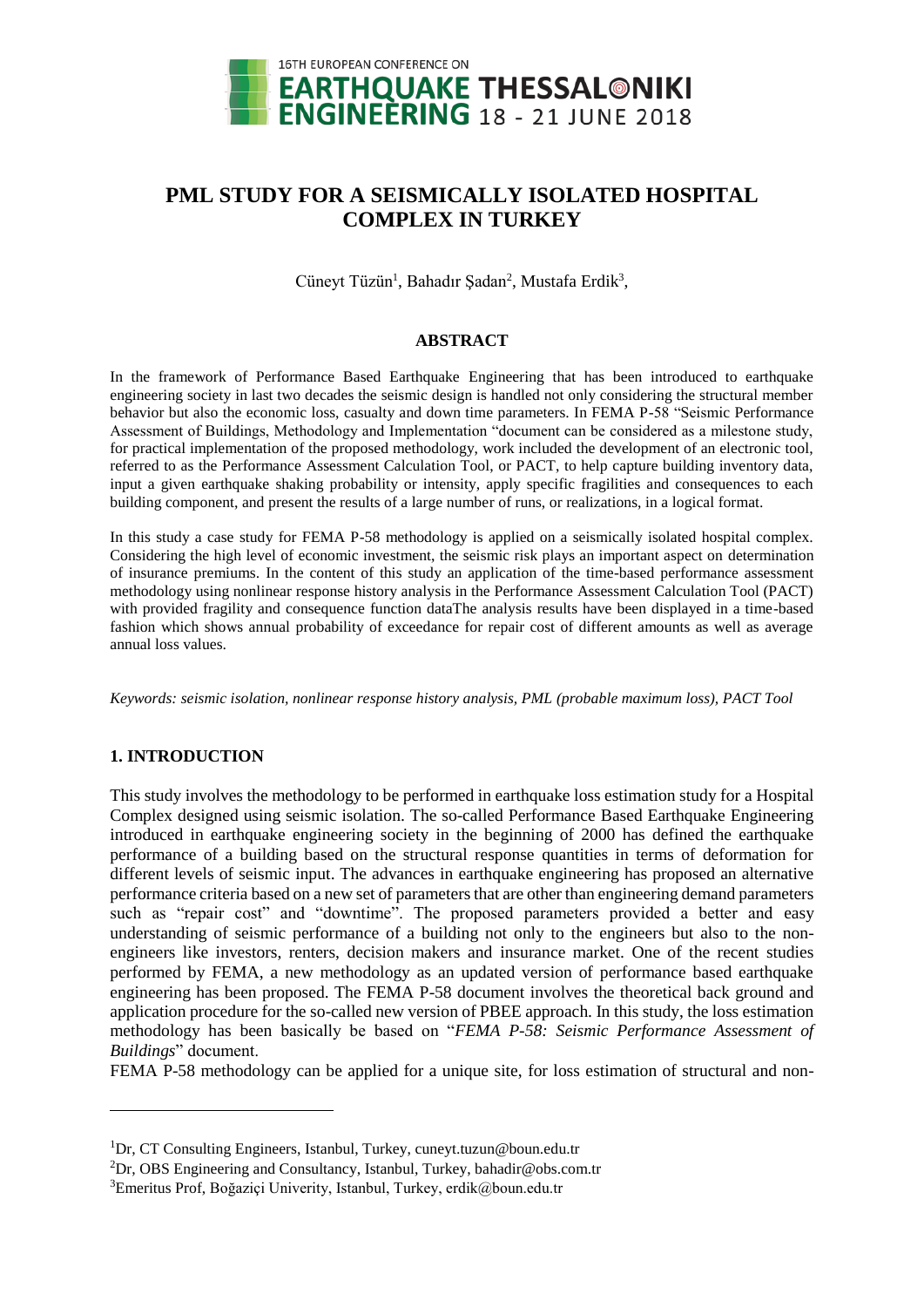structural components, considering the occupancy characteristics of the individual building to obtain time-based earthquake performance assessments. Implementation requires basic data on the vulnerability of structural and non-structural components to damage (fragility), as well as estimates of potential casualties, repair costs, and repair times (consequences) associated with this damage.

# **2. FEMA P-58 METHODOLOGY**

The maximum probable loss of the hospital complex has been determined based on the procedure defined in FEMA P-58 document. In the relevant document, a time-based performance assessment using nonlinear response history analysis has been defined. The work necessary to obtain a "probable maximum loss" (PML) that reflects the repair cost, expressed as percentage of building replacement cost, having a 2% probability of exceedance over 50 year period. The flow chart of FEMA P-58 tool is given in Figure 1 below.



Figure 1. Flow chart of FEMA P-58 tool

## *1.1 Assessment Types*

The structural assessment types defined in FEMA P-58 are basically given as three approaches. Intensity-based assessments evaluate a building's probable performance assuming that it is subjected to a specified earthquake shaking intensity. Shaking intensity is defined by 5% damped, elastic acceleration response spectra. Scenario-based assessments evaluate a building's probable performance assuming that it is subjected to a specified earthquake scenario consisting of a specific magnitude earthquake occurring at a specific location relative to the building site. In this study "*Time-based assessments*" that evaluate a building's probable performance over a specified period of time (e.g., 1-year, 30-years, or 50-years) considering all earthquakes that could occur in that time period, and the probability of occurrence associated with each earthquake.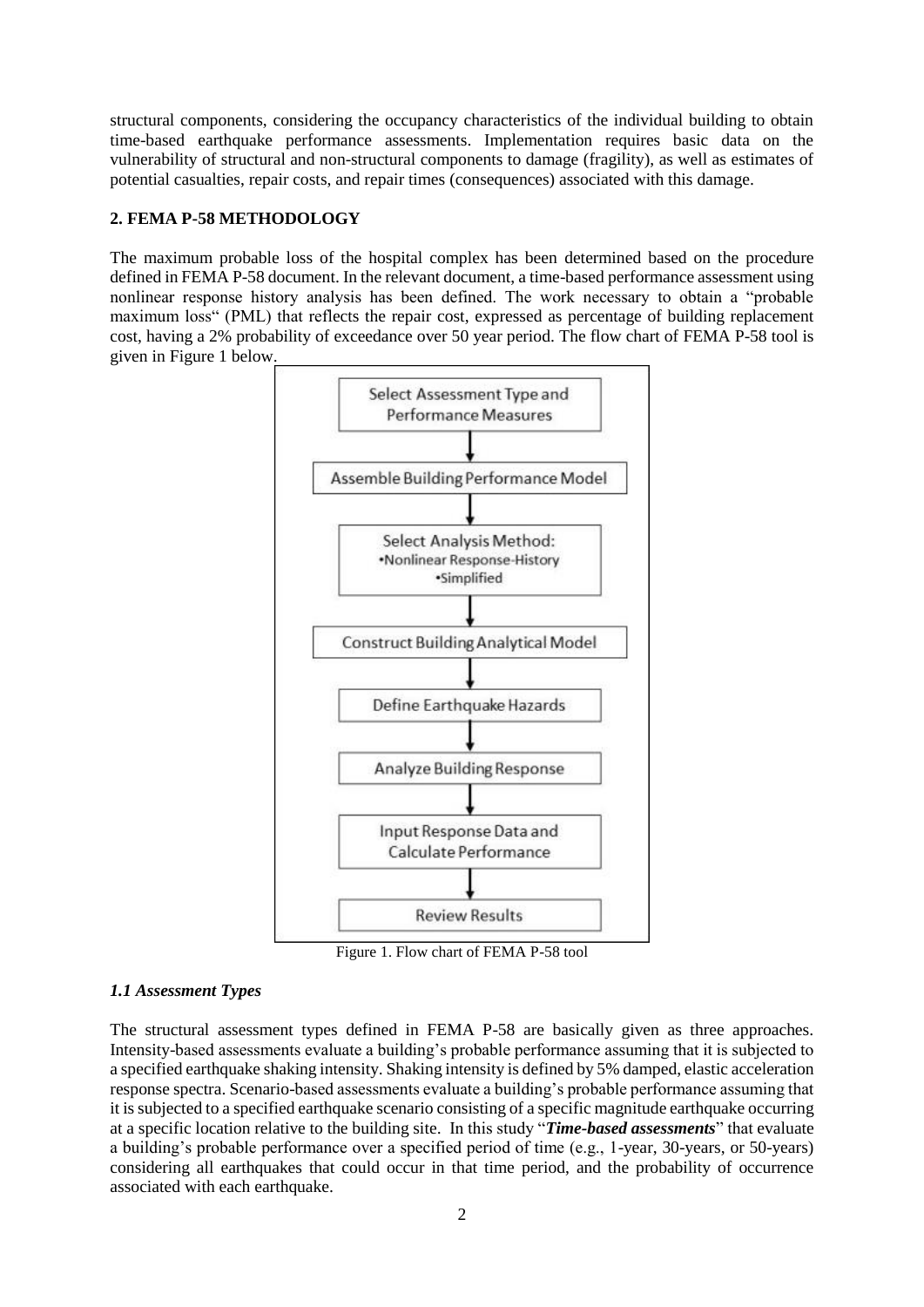## *1.2 Performance Measures*

The performance measures used as the result of assessment studies are defined as;

- Casualties. Loss of life or serious injury requiring hospitalization, occurring within the building envelope.
- Repair cost. The cost, in present dollars, necessary to restore a building to its pre-earthquake condition, or in the case of total loss, to replace the building with a new structure of similar construction.
- Repair time. The time necessary to repair a damaged building to its pre-earthquake condition.
- Unsafe placarding. A post-earthquake inspection rating that deems a building or portion of a building damaged to the point that entry, use, or occupancy poses immediate risk to safety

## *1.2 Analysis Methods*

The analysis method options include use of a simplified analytical estimation of building response or suites of detailed nonlinear response history analyses. The simplest application of the methodology includes use of the simplified analysis method to estimate building response and the selection of provided, occupancy-dependent fragility and consequence functions for the building assets at risk. In this study, a detailed nonlinear response history analysis have been used.

## **2. APPLICATION OF FEMA P-58 METHODOLOGY**

The details of the methodology defined in previous section has been given through an application on the seismically isolated hospital complex below.

#### *2.1 Building Information*

The hospital complex includes a main hospital building to include three specialty towers, six clinic buildings, a Facilities Management Logistics Building, an Administration, Teaching & Conference Building, a Physical Therapy & Rehabilitation Building, a Psychiatric Hospital, a central plant building and car parking as shown in Figure 2.





The specialty towers and the clinics share a common podium that includes three layers of basement. The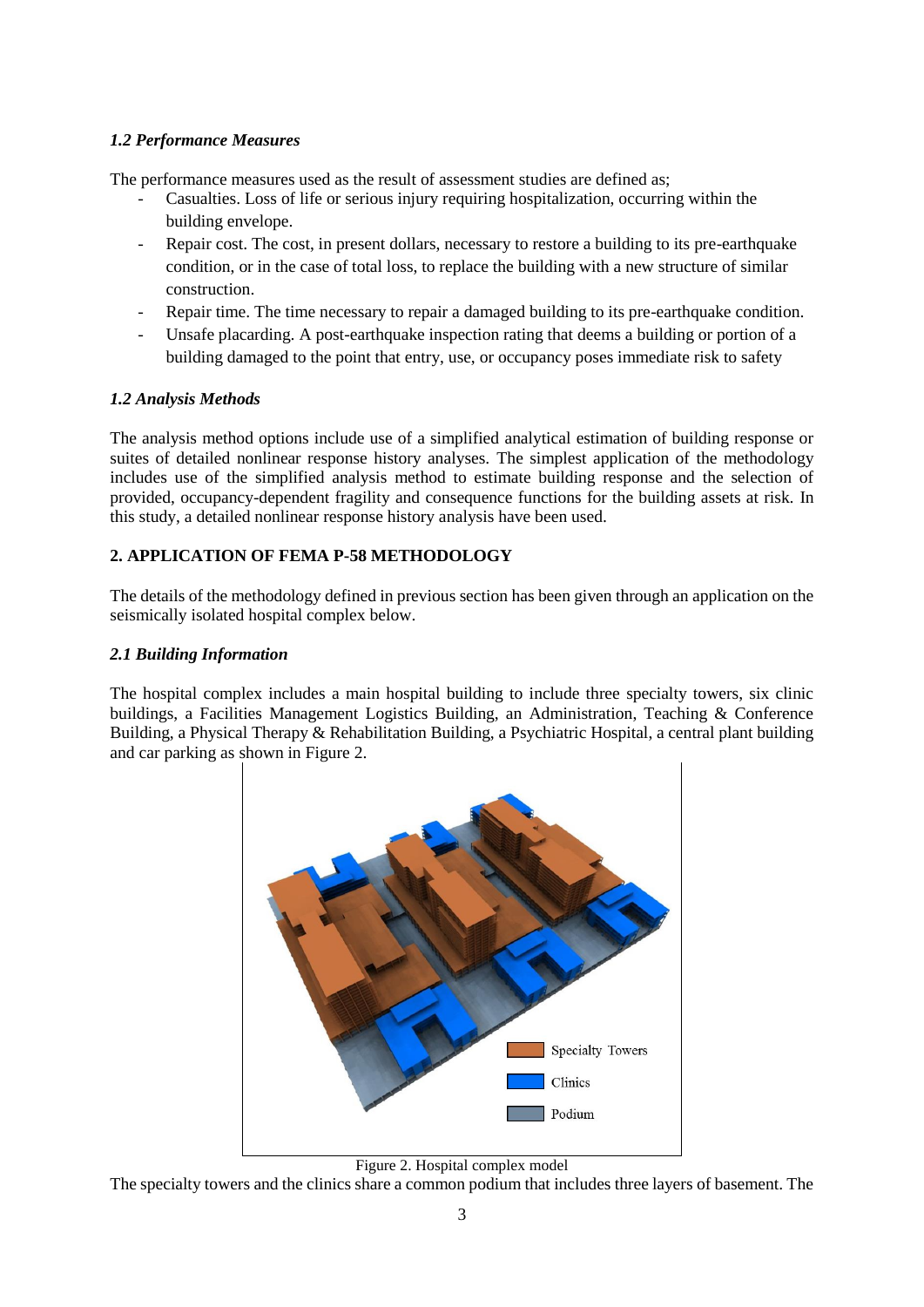basement levels house the car parking. The whole podium and the towers and the clinics above shall be seismically isolated.

## *2.2 Seismic Hazard*

Seismic hazard information is based on the site specific seismic hazard study and the seismic hazard parameters for BSE-2N (2%in 50 years) and BSE-1N (10% in 50 years) with NEHRP site class of "C" is given in Table 1 below.

| Ie 1. Seismic nazard parameters for 50/10 and 50/2 seismic levels |           |
|-------------------------------------------------------------------|-----------|
| <b>NEHRP SITE CLASS</b>                                           | C         |
| S <sub>MS</sub>                                                   | 1.150 g   |
| $S_{M1}$                                                          | $0.820$ g |
| <b>Sps</b>                                                        | $0.750$ g |
| $S_{D1}$                                                          | $0.510$ g |
| <b>DISTANCE FROM FAULT</b>                                        | $<$ 24 km |

Table 1. Seismic hazard parameters for 50/10 and 50/2 seismic level.

Site Specific Acceleration Response Spectra for the site is shown at Figure 3 below.



Figure 3. Acceleration response spectra for 50/10 and 50/2 level earthquakes

A set of ground motion has been developed that are spectrally matched to the 50/2 spectrum histories. Figure 4 represents the spectra developed using the scaled ground motions and their comparison to the target design spectrum.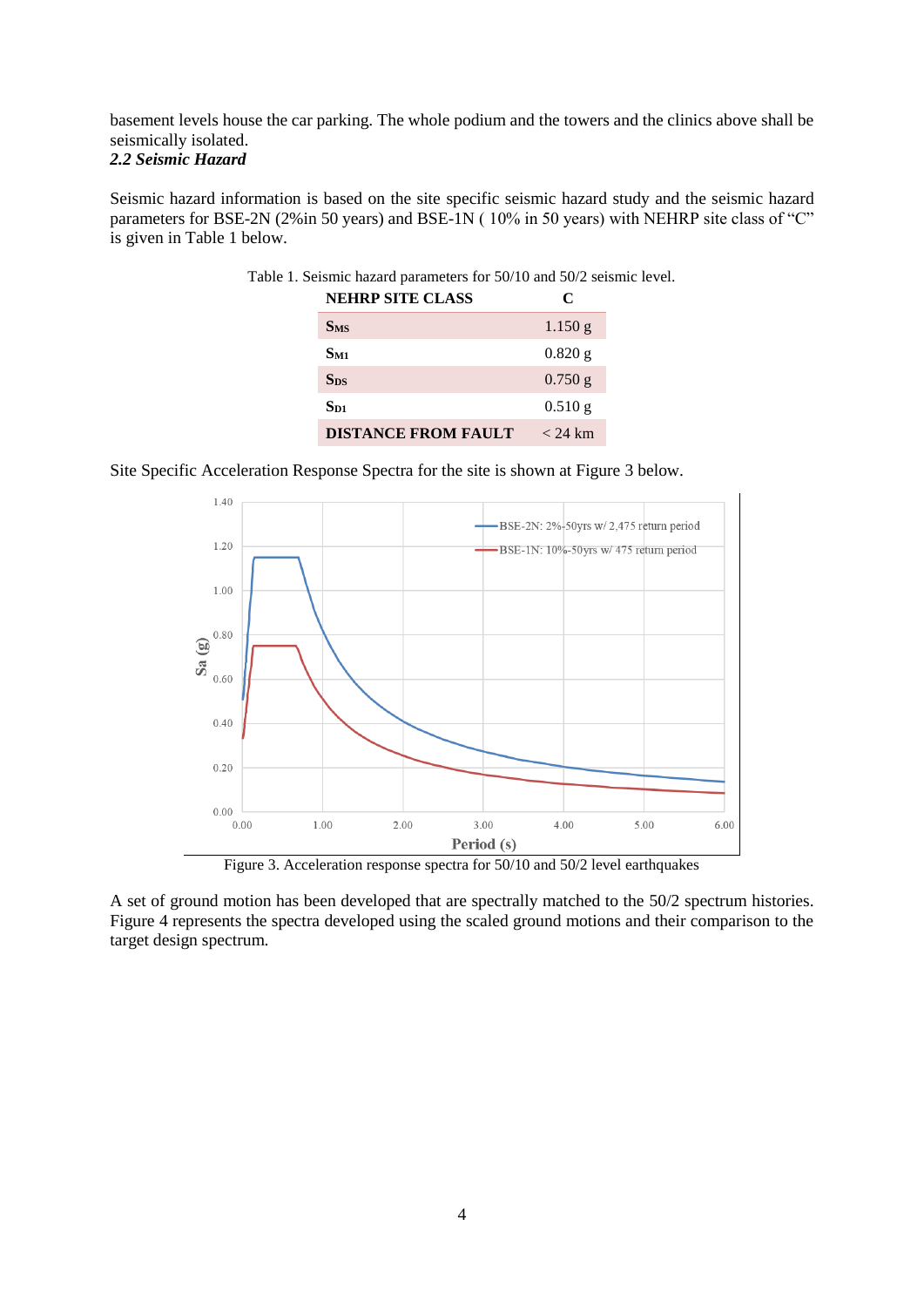

Figure 4. Comparison of 50/2 response spectrum with spectrum of the ground motion set

#### *2.3 Building Information Compilation for "Performance Evaluation Calculation Tool"-PACT Analysis*

As the assessment type "time-based assessment" shall be performed with building performance expressed in terms of average annual repair cost in dollars. The resulting cost distribution is used to determine the loss associated with a 2% probability of exceedance over a 50-year period of time and converted from dollars to percentage of replacement cost.

Fragility specifications provided in "Performance Evaluation Calculation Tool"- PACT are utilized for structural components. To input structural fragility groups shall be selected from a list of structural systems pre-defined in PACT. These selections list the most typical specifications for the building and will be used by PACT to generate a floor-by-floor distribution of specifications. In order to estimate the non-structural damage loss of the building, the relevant components should be provided in terms of their type, quantity and damage parameter for each floor. This task is a very hard and complicated issue since it need to interaction between architectural, mechanical and electrical disciplines contributed in the design phase of the hospital. As an alternative and effective approach this data shall be gathered using best estimates provided by "Performance Evaluation Calculation Tool"-PACT.

After completion of the floor-by-floor input of fragility specification data, nonstructural performance groups shall be identified and input using the Performance Groups input phase. The performance group quantities identified with the Normative Quantity Estimation Tool are median estimates. For distributed systems (piping, ducting, ceilings, etc.), the median estimates are accompanied by dispersions that reflect the variability in component quantity for the selected occupancy.

#### *2.4. Analysis Method and Building Analysis Model*

The structure is analyzed using nonlinear response history analysis. A three-dimensional analytical model is assembled according to the most architectural and formwork plan, a structural model of the hospital complex was constructed. The mathematical model used in the nonlinear response history analysis has shown in Figure 5.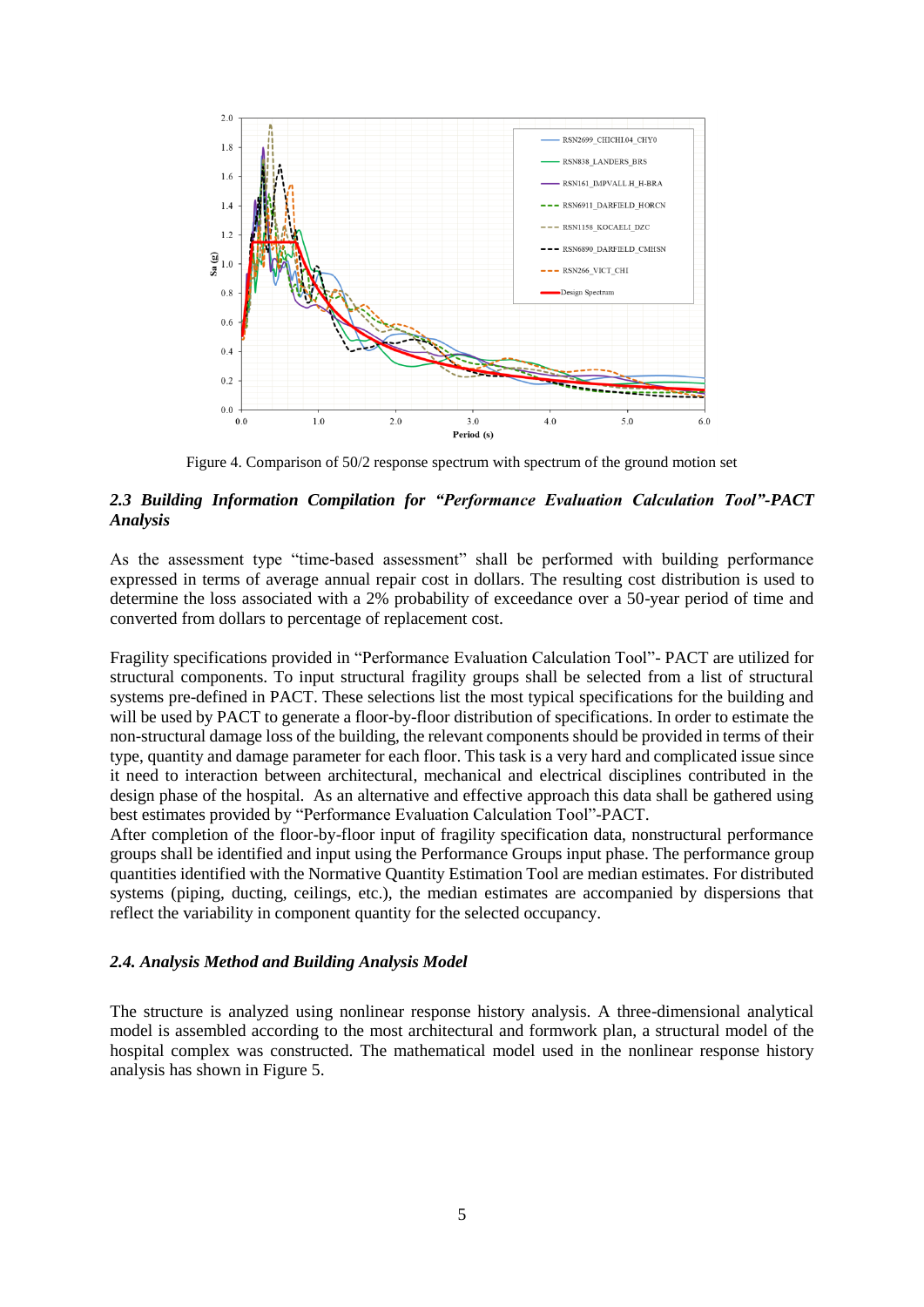

Figure 5. Mathematical model of the hospital complex used in NLRHA

The building response analysis performed for the ground motion set of 2% probability of exceedance level composed of "seven ground motions pairs" which are selected and scaled for each of the eight intensities. The intensity levels are determined based on the spectral acceleration at the fundamental period of the structure which is used to calculate the scale factor for each intensity level. The scaling is performed by using the hazard curve that is defined for the spectral acceleration at the fundamental period.

As the result of NLRHA for each intensity level drift and floor acceleration response has been obtained. These parameters shall be used to estimate the seismic loss of the structural or non-structural members whether response is acceleration or displacement sensitive.

## **3. ANALYSIS RESULTS AND PERFORMANCE EVALUATION**

The result of the structural analysis in terms of floor the acceleration and drift response for each intensity level has been provided as an input for "Performance Evaluation Calculation Tool" - PACT. The assessment results as the "Time Based Results" in tabulated tables and graphs are given which shows annual probability of exceedance for repair cost of different amounts as well as average annual loss values. The acceleration and drift response results used as the basic input for the PACT analysis is shown in Figure 6 and Figure 7 below.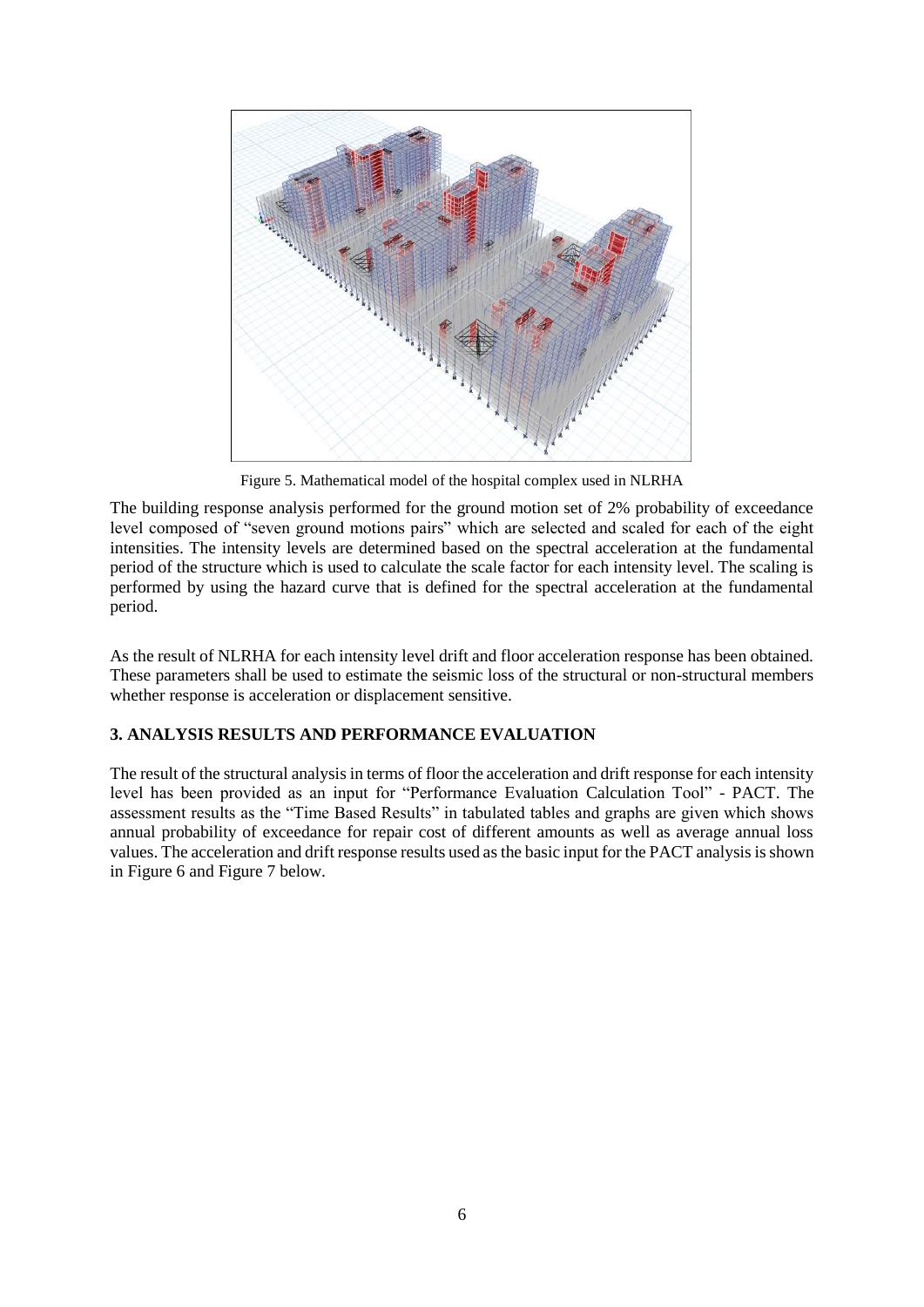

As the result of the structural and non-structural damage assessment based on the increasing earthquake intensity levels. The annual loss probability for each intensity level is given in Figure 8.

Figure 7. Drift response results of NLRHA for DD-1 level earthquake

**Drift**

**0.00% 0.05% 0.10% 0.15% 0.20% 0.25% 0.30%**

**Drift-Mean Eq-1 Eq-2 Eq-3 Eq-4 Eq-5 Eq-6 Eq-7**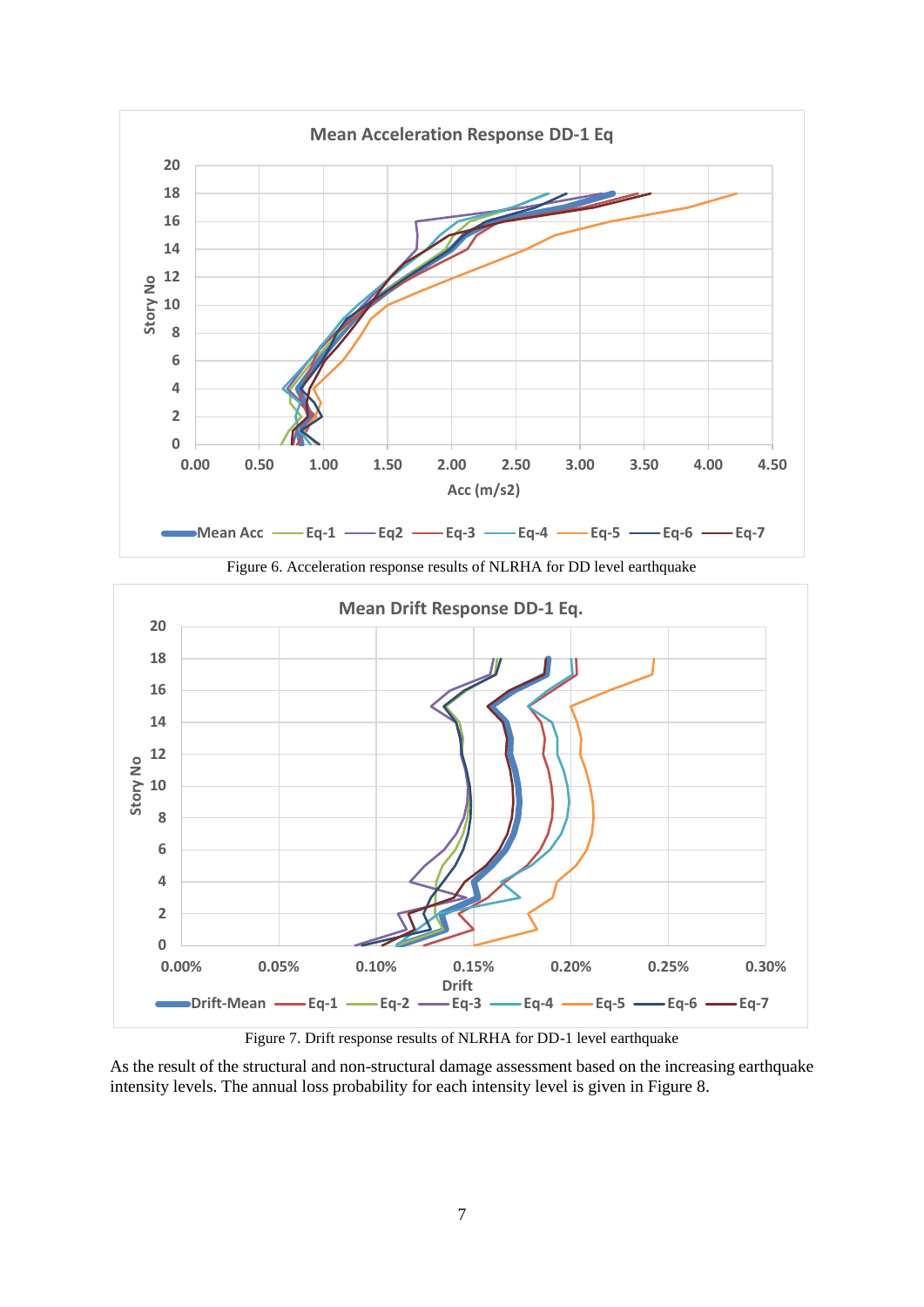

Figure 8. Annual loss probability for each intensity level ( Repair cost curves)

#### **5. CONCLUSIONS**

Based on the structural analysis performed by using incremental dynamic analysis the damage states of structural and non-structural members have been determined. The structural and non-structural properties of Hospital Health Complex have been determined based on the actual structural, architectural, mechanical and electrical project documents.

As the most recent approach defined in Performance Based Design philosophy, the FEMA P-58 methodology considers all aspects of seismic damage in terms of structural and non-structural members. The results are represented in probabilistic fashion in terms of "repair cost" or "probable maximum loss" which has more meaning the non-engineers such as investors, land owner or insurance sector. This approach could be a part of performance-based design process, or as part of assisting owners and tenants in making occupancy and ownership decisions. The methodology could be used in development of a building seismic performance rating system that could be used by the lending industry as one criterion associated with loan transactions. The new generation seismic design approach should follow the methodology defined in FEMA P-58 which shall result on more disaster resilient buildings with very high investment cost.

The structural and non-structural damage and resulting economic loss of the building under consideration has been determined based on the methodology defined in document named as FEMA P-58: Seismic Performance Assessment of Buildings.

A time- based loss estimation calculation has been performed using PACT – Tool developed within FEMA P-58 project. The time period considered in the analysis 2475 years that corresponds to MCE (Maximum Credible Earthquake) level that has "Immediate Occupancy" target performance.

The probable maximum loss for 2475-year return period is determined as 23%. The annual average loss ratio (AAL) has been determined as 0.00009414.

Needless to say, these assessments can be further refined, especially, by better evaluation of losses associated with non-structural entities.